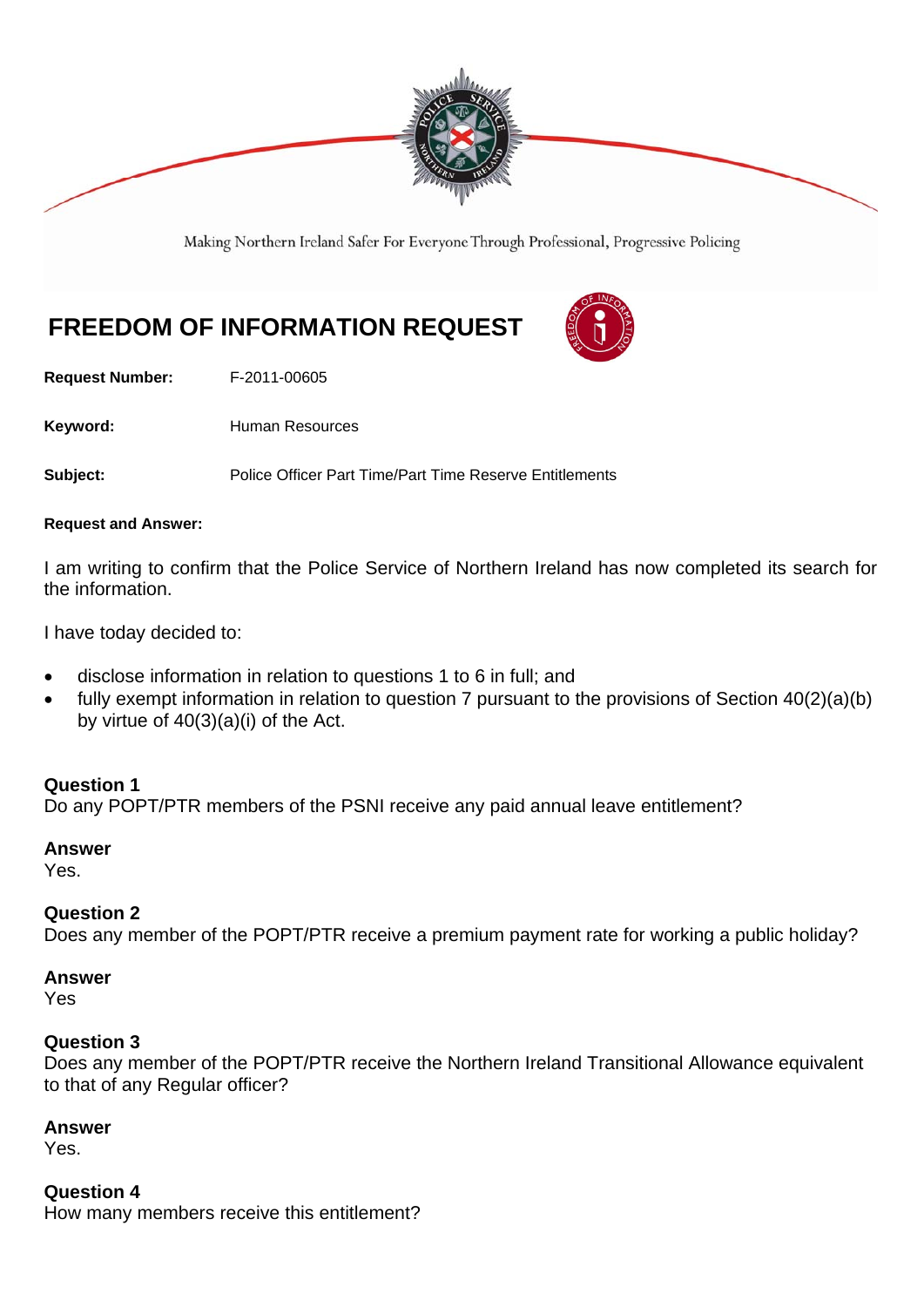## **Answer**

2 members.

## **Question 5**

If so, how many days per year?

## **Answer**

2 days.

# **Question 6**

Has this been backdated?

## **Answer**

Yes.

# **Question 7**

If so, by how many years and how much money have they received as a consequence of this?

## **Answer**

Section 17 of the Freedom of Information Act 2000 requires the Police Service of Northern Ireland, when refusing to provide such information (because the information is exempt) to provide you the applicant with a notice which:

- (a) states that fact,
- (b) specifies the exemption in question and
- (c) states (if not otherwise apparent) why the exemption applies.

The exemption/s is listed below:

Section 40(2)(a)(b) by virtue of Section 40(3)(a)(i) - Personal Information

Section 40(2)(a)(b) is an absolute exemption which means there is no requirement on the police to consider whether there is a public interest in disclosure. This is so because personal data is governed by other law (The Data Protection Act 1998) and there are two elements to this exemption.

The first element of this exemption is engaged if the information requested constitutes personal data and is made by the data subject. The information will be covered by Section 40(1) and the request will be dealt with under Section 7 of the Data Protection Act 1998, rights of access.

The second element of this exemption is engaged if the personal data is about someone other than the applicant. Where someone makes an application for information other than the data subject, disclosure of that information will often constitute a breach of the Data Protection Act covered by Section 40(2).

All requests made under the FOIA are applicant blind. A request must be treated as such and a public authority will view any disclosure as into the public domain and not just to an individual applicant.

Personal Data is regulated under the principles of the Data Protection Act 1998 and when information contains personal data about a third party it can only be refused if disclosure would breach any of the data protection principles.

Principle (1), that personal data is processed lawfully and fairly. Personal data imparted and recorded with regard to payments made to individuals will be treated in a highly confidential manner by Finance/Human Resources staff. No other member of PSNI staff will have access to this data. Persons who give their data to the police have the expectation that it will be treated fairly and any